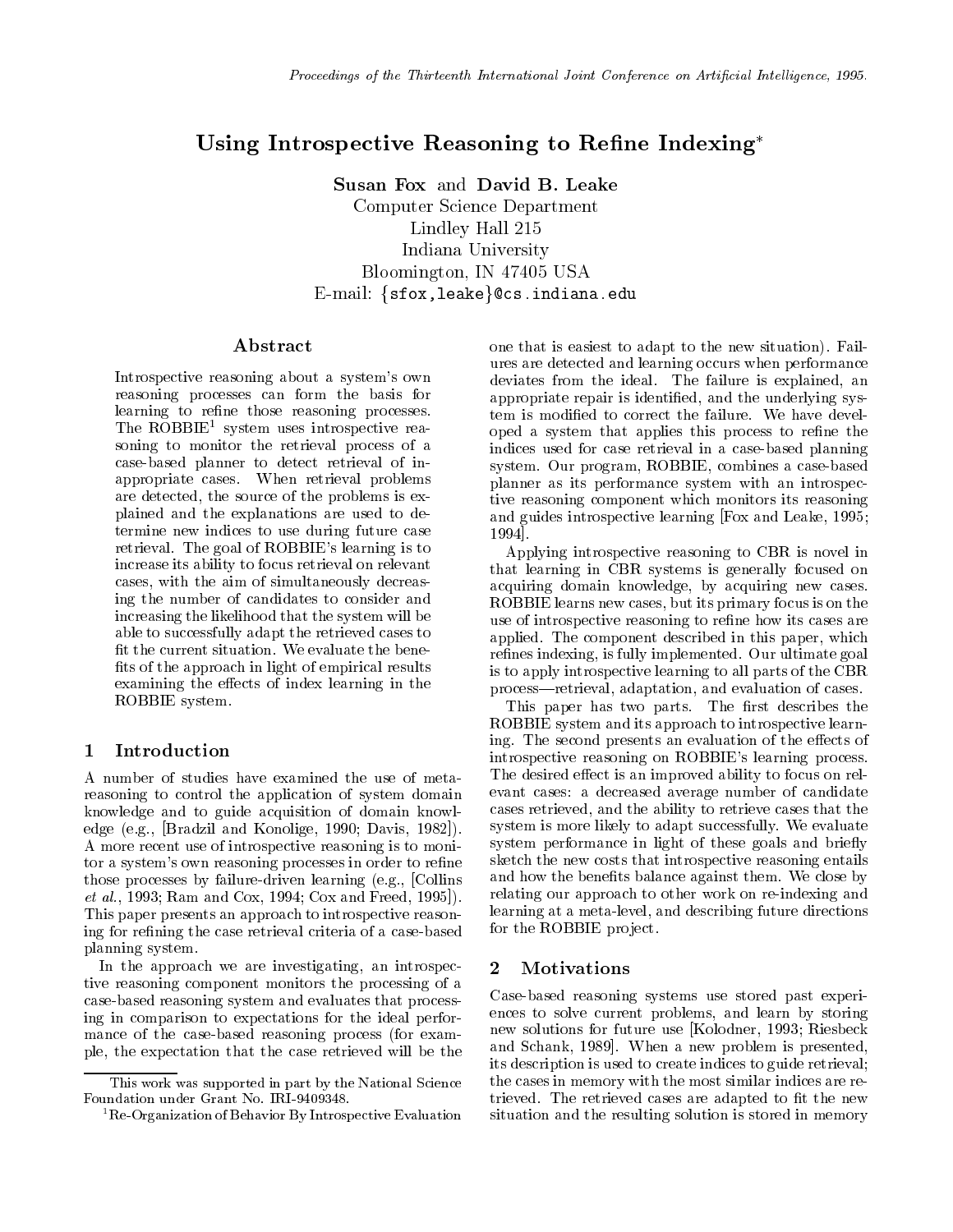

Figure 1: ROBBIE: Combining CBR with Introspective Reasoning

for use under similar circumstances in the future.

The performance of any CBR system depends on using the right features for indexing cases, and having a measure of similarity that correctly selects adaptable cases from memory. If the wrong case is retrieved, adaptation may be costly or even impossible, depending on the CBR system's adaptation capabilities. The problem of determining feature relevance and good measures of similarity for retrieving cases may be difficult and time-consuming for the system designer.

One aim in combining an introspective reasoner with a case-based reasoning system is to allow the CBR system itself to determine when and how to refine its indexing criteria. ROBBIE can improve its assessment of similarity over time by learning the correct features to use in indexing, and extensions are underway to enable it to improve other parts of the CBR process as well (such as case adaptation).

# 3 The ROBBIE System

ROBBIE has two main parts, a case-based planning system that develops plans for traveling through an unfamiliar city (and applies them through simulated execution), and an introspective model-based reasoner, as shown in Figure 1. The planner carries out its low-level task and interacts with the simulated world, and in parallel the introspective reasoner monitors the planner's reasoning processes. If a problem is detected, the introspective reasoner may suspend planning while it repairs the reasoning problem, or it may permit the planner to continue and wait until more information becomes available to make a repair.

## 3.1 The Performance Task: Pedestrian Navigation

The performance task of ROBBIE is to navigate around a simulated set of city streets as a pedestrian. ROB-BIE is given a starting location and a goal location and must create a plan for getting from the one to the other. Because the system does not have a perfect map nor a perfect retrieval mechanism, generation of a candidate plan does not assure successful execution. After plans are generated, ROBBIE executes them, using a simulated robot based on Firby's reactive planner [Firby,

- A Adaptation will finish in less than "maxsteps-taken" number of steps
- B Similarity assessment will rank cases correctly (the truth of this assertion is defined by the truth of three specific assertions it is linked to)
- C The retrieved case will be correctly formed (this also depends on more specic assertions for its truth, including D)
- D The retrieved case will contain some plan steps (this communicates its truth up to C: the value is found by examining underlying knowledge structures)

Table 1: Assertions from the ROBBIE model

1989]. This plan execution serves as a means of evaluating the quality of the CBR-created plan, as well as permitting ROBBIE to arrive at a solution despite flaws in the CBR-produced plan, providing a way to augment its case base. In addition, the reactive planner handles facets of the simulated world that cannot be predicted by the CBR system, such as traffic lights and blocked streets.

The plans in memory are indexed by their starting and ending locations, as well as other features ROBBIE has learned to use through its introspective reasoning. Plan retrieval in ROBBIE is a two-stage process: first ROB-BIE gathers a pool of generally similar candidate cases, then it selects the best candidate from that pool. Plans describe navigational actions in terms of high-level plan steps such as "Move north on Oak to Birch" or "Turn east on Fir." These steps are then used as sequential goals for reactive execution, which breaks the problem down into individual steps for the simulated robot to execute.

## 3.2 The Introspective Task

The higher level task for ROBBIE is to improve its reasoning processes in response to detected reasoning failures. ROBBIE's approach uses an explicit, declarative model describing the underlying system's reasoning processes [Fox and Leake, 1994; Birnbaum et al., 1991; Freed and Collins, 1994]. The model provides expectations about the ideal reasoning behavior of the system; the actual reasoning of the system is compared to this ideal as a means of detecting reasoning failures. Once a reasoning failure is detected the model is used to create an explanation of the failure and to suggest a repair (See [Fox and Leake, 1994] for a discussion of ROBBIE's failure detection). Currently, ROBBIE can learn new features to use in indexing memory, and can re-index its memory to pay attention to those features.

The introspective model consists of a structured set of "assertions" about portions of the CBR reasoning process. Each assertion describes a feature that would be true of an ideal CBR system. Table 1 lists a few of the assertions from the model for ROBBIE. Assertions range in specificity from implementation details of ROBBIE, such as assertion A in table 1, to abstract descriptions of the CBR process and the flow of control between its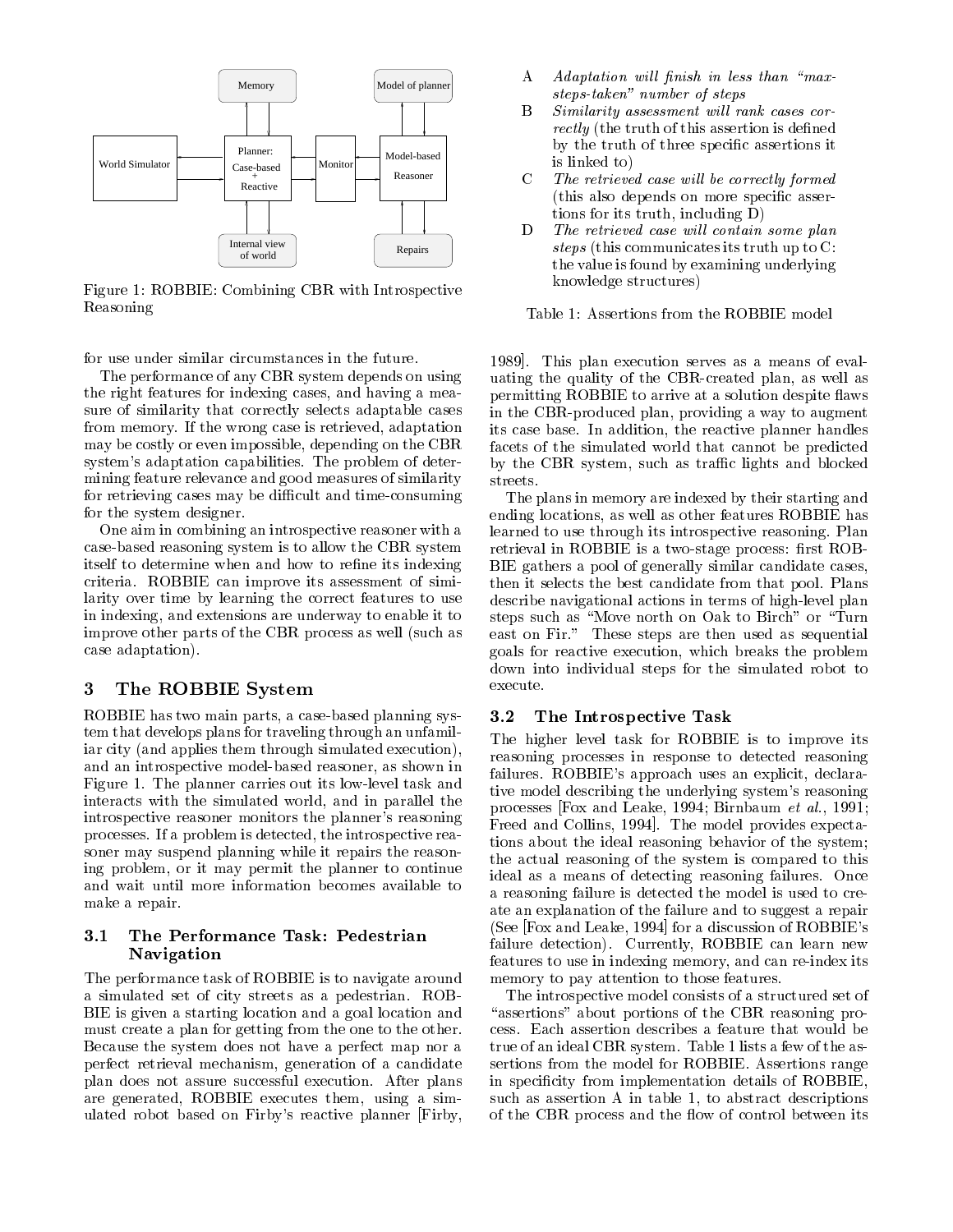

Figure 2: Implemented Example

components, such as assertions B and C.

The assertions are organized by the component to which an assertion refers, by the level of specificity of the assertion, and by connections to other related assertions. Dividing by component facilitates monitoring; the only assertions which must be monitored refer to the current component of processing. Assertions are arranged hierarchically to simplify the task of updating the model. Each assertion is linked to the other assertions which are related to it: as an abstraction, a specification, coming in sequence, or because a failure in one suggests a failure in the other. These links are used in explaining failures and finding repairs by focusing on the most fruitful areas of inquiry. Assertions C and D in table 1 show an abstract assertion and its specification. The vocabulary 4 for representing assertions uses simple predicate calculus formulations. In [Fox and Leake, 1995] we provide a detailed description of the model and the representation it uses, and describe in more detail the need for a hierarchy of assertions.

After generating a successful solution, most CBR systems will simply store the solution and stop processing, while ROBBIE evaluates its retrieval process by retrieving the case in memory with the closest solution. If it is not the case that was retrieved originally, a retrieval failure occurred during the original retrieval. In repairing a retrieval failure ROBBIE must determine what, if any, relevant feature was overlooked. ROBBIE currently considers a pre-defined set of feature types such as "starts" at location  $\mathcal{U}$  , or  $\mathcal{U}$  , or  $\mathcal{U}$  , or  $\mathcal{U}$  , or  $\mathcal{U}$  , or  $\mathcal{U}$  , or  $\mathcal{U}$  , or  $\mathcal{U}$ along street  $\sim$  , which are ranked by a military feature  $\sim$ erarchy. ROBBIE uses the feature types to compare the new solution with the closest solution in memory, and explains the failure according to the missing features. In the future we plan to expand this mechanism to more general features using explanation-based generalization.

### $3.3$ An Example

In this section we will present an implemented example illustrating the model of introspective reasoning we are developing and its benefits. Figure 2 shows the portion of the world map relevant to this example. The goal is to get from location L3 to location L2. ROBBIE has in memory plan A for going from L1 to L2 (Turn south, Move south to south side of Birch, Turn west, Move west to L2) and plan B for going from L2 to L3 (Turn east, Move east to L3). Using only starting and ending locations to judge similarity, plan A appears to be the closest because it shares the same ending location (ROBBIE's retrieval criteria do not include reversals of known routes). Plan A is selected and adapted to create plan C (dashed line in Figure 2): Turn south, Move south to south side of Birch, Turn west, Move west to L2.

During this process, the introspective reasoner monitors the system's behavior but detects nothing wrong. When the plan is executed, however, the wasted plan steps will be eliminated, producing a straight-line plan: Turn west, Move west to L2. When this resulting plan is stored into memory, a reasoning failure is detected: the final solution's steps are most similar to a plan (plan B) other than the retrieved case.

In explaining the cause of this failure, ROBBIE reconsiders related assertions in its model of the desired system behavior: that retrieval will operate successfully; that the index for retrieval will produce the closest case; that the index will include all the relevant features to retrieve the closest case. In re-testing the last assertion (in the context of a failure), the system discovers a feature of the case it had not used before: that each involves moving straight east or west. This failed assertion suggests a repair: add \moving east or west" to the features used in the index, and re-index all cases in memory to include the new feature.

# 4 Empirical Evaluation of Re-indexing

There has been little evaluation of the quantitative effects on performance from introspective reasoning; arguments for introspective reasoning have tended to focus on the capabilities provided in principle illustrated by particular examples. Although such work is important, we believe it is also important to define concrete measures which demonstrate the benefit of introspective reasoning, and weigh those against the costs of additional processing. For adding introspective reasoning to case-based reasoning, this requires examining whether isolated examples map onto a general trend of improvement beyond that accounted for by case acquisition alone.

We ran a series of tests on the ROBBIE system to evaluate introspective learning versus case learning alone.<sup>2</sup> We looked at two measures of ROBBIE's performance: the number of successfully completed plans at the end of a test run and the percentage of cases in memory considered for each retrieval. The number of successful plans provided a comparative measure of the level of success, and we predicted that introspective reasoning and reindexing should enable ROBBIE to be more successful on a sequence than case learning alone. The percentage of plans considered during retrieval measured the efficiency of ROBBIE's processing over the course of a test run; we expected that the percentage should drop with re-indexing as new features allowed finer-grained distinctions between cases. In sum, we expected introspective

<sup>-</sup>ROBBIE was presented with a total of 41,600 goals: 26 sequences, each 40 goals long; and 20 runs with introspection,20 without.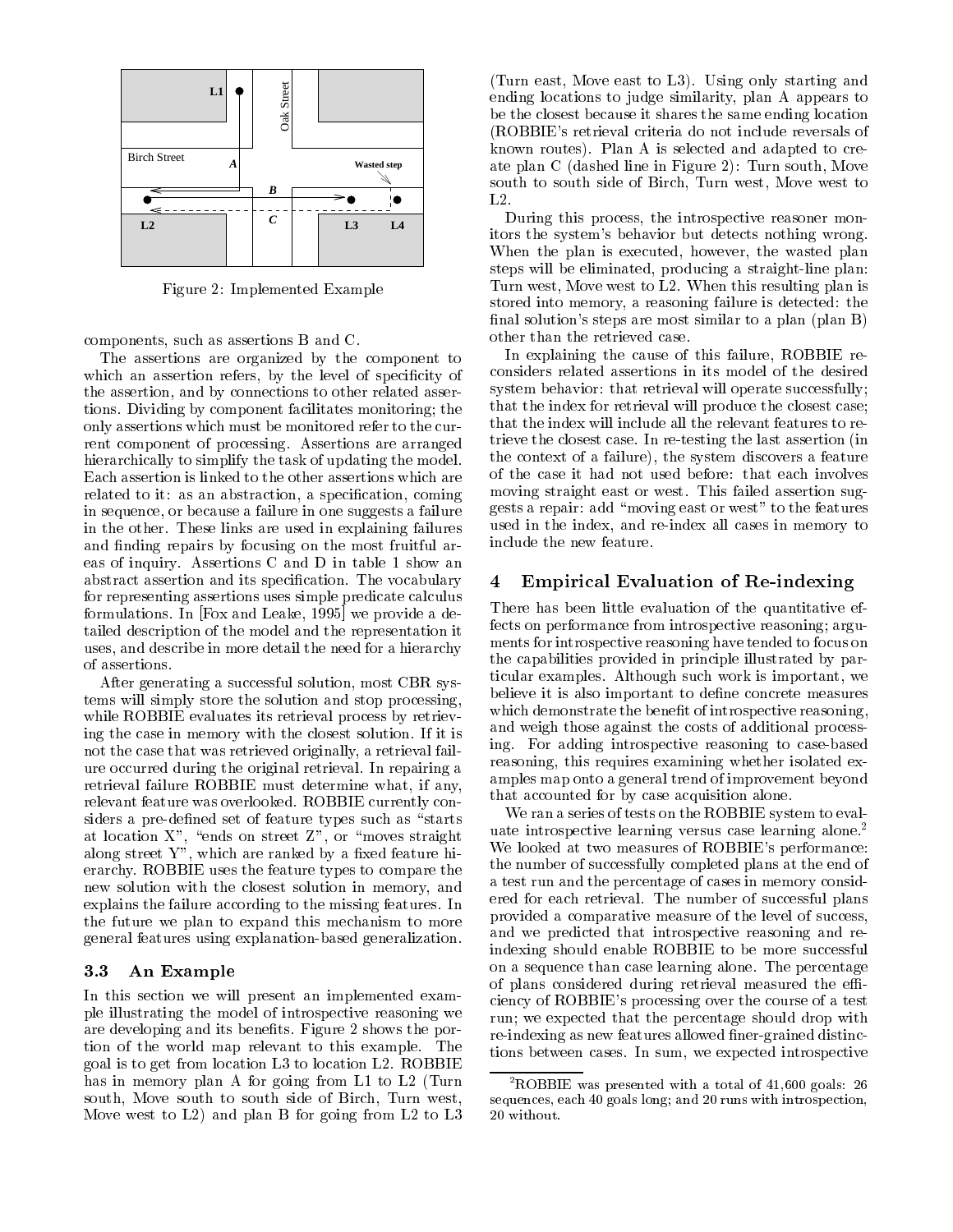re-indexing to increase the success of ROBBIE at the same time as it decreased the work done in considering cases for retrieval.<sup>3</sup>

The experiments were designed to test performance from a knowledge-poor starting point, the most difficult situation for both case-based and introspective learning. ROBBIE started with an extremely small initial case base, spanning only three cases. The model used during testing contained a restricted set of assertions, to streamline the diagnosis process.

ROBBIE treats a sequence of locations as sequential goals: it starts at the first position, plans from there to the second, from the second to the third, and so on. For the purposes of these tests, when ROBBIE fails to reach a goal and is unable to recover, ROBBIE's location is set to the failed goal and the sequence continues from that point. When this occurs, no case is added to the case base: the size of the case base therefore matches the number of successes ROBBIE has.

We used a set of 40 randomly-created locations as goals for this experiment. These locations did not correspond exactly to locations in any plan in the initial case base. From these locations, we generated a set of 26 test sequences; each sequence was an ordering of the 40 locations with each location appearing exactly once. One sequence was designed by hand to extend the case base a little bit at a time: it started with goal locations similar to those in the case base, and gradually moved to goals further away from the initial cases. From the handmade sequence we created five groups of five sequences each, where each group varied from the handmade sequence  $5.2$ by a different amount  $(25\%, 50\%, 75\%, \text{ and } 100\% \text{ per-}$ muted; 25% permuted means 25% of the locations in the sequence were randomly swapped with other locations). In addition, we generated 5 completely random sequences to avoid any residual bias of the original sequence.

ROBBIE chooses at random between two candidate cases which appear equally similar. It is often the case, however, that the two cases produce different results which may affect later processing: one might fail or cause a new feature to be learned. To factor out these differing results, we ran each sequence twenty times with introspective re-indexing and twenty times without.

# 5 Empirical Results

### $5.1$ **Success Rate**

We will first consider the success rate with and without re-indexing, defined by the number of successfully completed plans for a run. Figure 3 shows a breakdown of the results. The numbers for each sequence were averaged across the twenty runs; the averages for a particular sequence with and without re-indexing are side by side with the darker shaded bars indicating introspective re-indexing and the lighter shaded, no re-indexing. For all but one sequence, ROBBIE with introspective



Figure 3: Average number of successes for each sequence; rightmost failed to improve with introspective re-indexing

learning did succeed more often than ROBBIE with only case learning, as we expected. This reflects the retrieval of more appropriate cases. The average of successful cases varied widely across the sequences, as did the difference between runs with introspective reasoning and those with case learning alone. In some cases, the difference between the two was very large; in others, very small. In one anomalous sequence, introspective reasoning performed slightly worse than case learning alone. That unexpected result is clearly troublesome, and we will return to discuss the anomaly after considering the second measure of ROBBIE's performance.

# Improved Retrieval Efficiency

We will now consider the second measure of ROBBIE's performance, the extent to which learning new indices improves the efficiency of its retrieval. We measured this by considering what percentage of stored plans ROBBIE considered similar for each retrieval made during a test run. We graphed the course of the run on the x-axis as a time measure by counting each successive retrieval as the next point in time. The percentage of memory considered at each retrieval was graphed on the y-axis.

peaks. This suggests that at the low points, retrievals that at the low points, retrievals of  $\Gamma$ The effect of re-indexing can be seen in Figure 4, where we graphed a run with re-indexing alongside a representative sample of runs without it. The heavy line shows the percentage of cases considered in retrieval with introspective learning; each point where introspective learning took place is marked with an asterisk. The light lines are five runs without introspective learning. The runs without re-indexing varied from each other only in minor ways (which is why often only one line is visible). The introspective run began in the same way but the percentage of cases considered dropped sharply after learning the first new feature. While the percentage considered rose in some instances to match the runs without re-indexing, it returned to a consistently low level at other points. Early in the sequence, and again around retrieval 30, the trends in percentages considered mimicked the rise and fall of the runs without re-indexing, but at a much lower level. It is interesting to note that most of the learning took place at low points instead of might have been over-restricted, and new features are

It would also be possible for introspective learning to the subcause retrieval to become too restrictive, decreasing success;verifying that this is not commonly the case is another reasonfor empirical tests.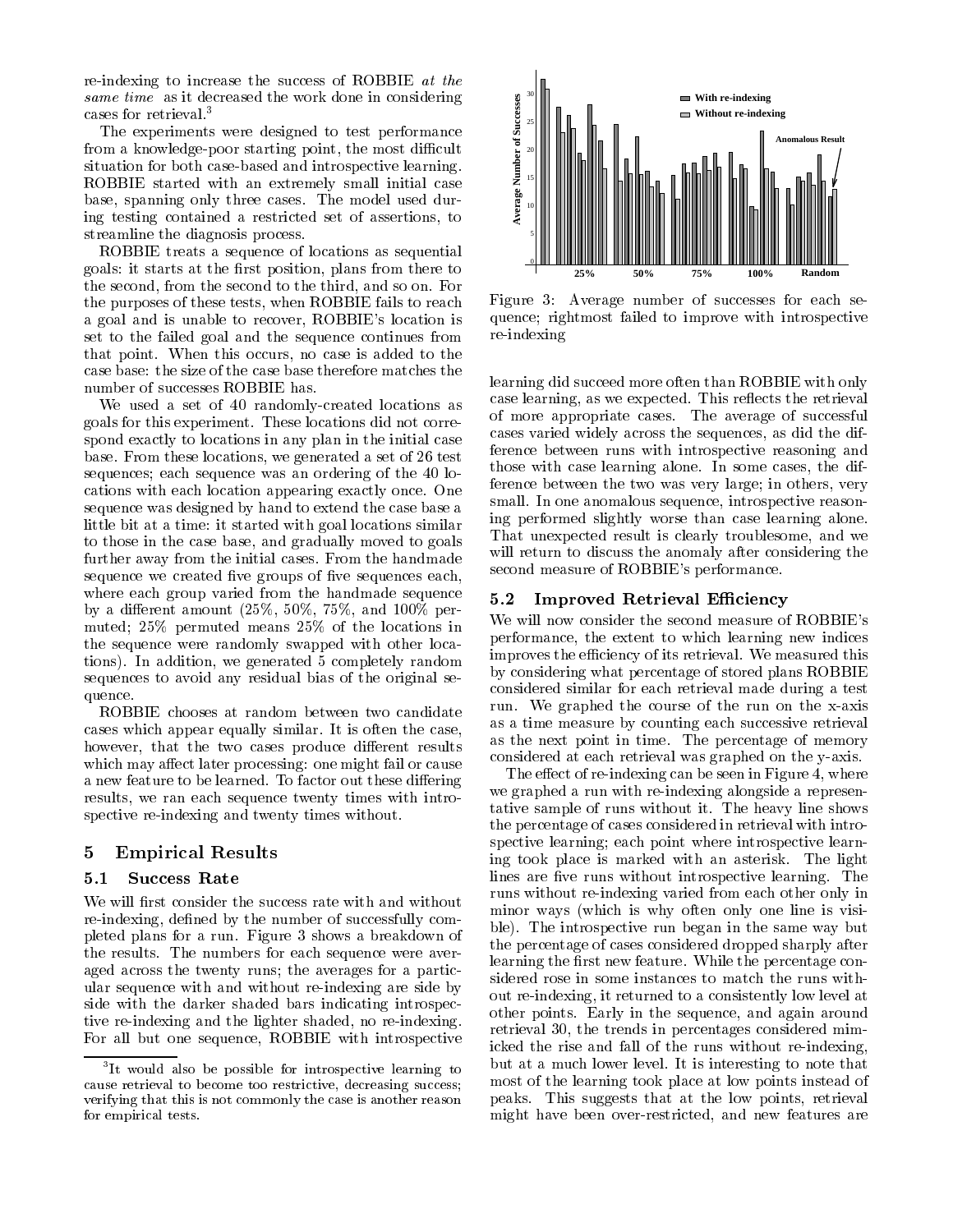

Figure 4: Learning new features caused the percentage considered to drop where non-learning runs continue at a high level (Handmade sequence)

learned to bring other cases into consideration. It also suggests that when no cases in memory are similar to a goal, large percentage retrievals are appropriate.

As is clear from Figure 4, the percentage considered from one goal of a sequence to the next fluctuated between very high and very low levels. This fluctuation made it difficult to analyze the *trend* of retrievals. We gained a better perspective by graphing "successive averages" of the percentage considered: the x-axis represents the course of the run as before, but each value on the yaxis is the average of the percentages from the beginning of the sequence to that point. Figure 5 shows typical results: twenty runs with introspective re-indexing on the left and twenty without it on the right. The averages with re-indexing declined over time to a much lower level than those without: 30-45% instead of 60-70%. A similar pattern of decline appeared in every sequence except the anomalous one. In some cases the decrease was much more dramatic, both in how low the percentage became and in how consistently runs displayed that low percentage. The best performance correlated with sequences with higher overall success rates, and with those having  $\frac{1}{2}$   $\frac{1}{2}$ a greater *difference* between the success rates with and without re-indexing.

### 5.3 The Anomalous Sequence

The most compelling explanation for the anomalous sequence is that the introspective learning simply did not create new features which would be useful in later situations. This is supported by the anomalous sequence's retrieval efficiency with and without re-indexing: the average percentage considered in retrieval did not change signicantly with or without introspective re-indexing. This suggests that, for this case, the new features learned introspectively did not apply to later situations and so could not provide any benefit. Consequently, the features learned through introspective reasoning did not group together useful cases, but rather caused an occasional additional failure by restricting retrieval so that a useful case might not be considered at all. This limiting effect of re-indexing would be magnified by the small size of the initial case base, together with the fact that few cases were being learned during the course of the run. Because ROBBIE's re-indexing depends on having a case in memory which shares important features with the current solution, the fewer the cases in memory, the less likely a good match will be found and a useful feature learned. Characterizing sequences like this one further and determining their frequency is an important task for the future.

#### $5.4$ Summary of Benefits and Costs

From the results discussed above, we can conclude that introspective reasoning does provide a tangible bene fit under most circumstances, though further study is needed to characterize its failure for one sequence. In the other trials, the benefits we expected were demonstrated across a broad set of examples. ROBBIE generated more successful plans when using re-indexing, while at the same time improving the efficiency of its retrieval. While the percentage of cases considered in retrieval with re-indexing remained at a high level for goals which were dissimilar to cases in memory, the average percentage declined to a signicantly lower level than with case learning alone.

We must address the other side of the coin: the costs of introspective reasoning. Monitoring for failures and explaining them require some amount of processing overhead; if it were sufficiently high it might make applying introspective reasoning infeasible. Re-indexing also takes time to reconsider cases in memory. However, in ROBBIE we have seen no severe performance degradation because of the use of introspective reasoning. Introspective reasoning can improve the efficiency of the system's reasoning, in this case by reducing the effort of considering similar cases. If ROBBIE's plans were executed in the real world, the execution time lost by selecting the wrong plan and recovering could overwhelm the cost of introspective reasoning which would avoid repeating such failures. Combining these advantages with the extension of the set of problems the system can solve, introspective reasoning seems highly promising.4

# Relationship to previous research

There has been a signicant amount of work in the past few years on methods for implementing introspective reasoning. Our work was inspired by the proposals for using model-based reasoning to improve the performance of CBR systems made by [Birnbaum *et al.*, 1991]. In a similar spirit, Freed implements an introspective model in RAPTER, a reactive planning system[Freed and Collins, 1994]. RAPTER focuses on analysis of the reasoning trace of the planner, using "justification structures" which trace the chain of assumptions made by the system used to determine what to repair.

Stroulia uses a "Structure-Behavior-Function" model, a form originally designed for diagnosis of device failures,

<sup>&</sup>lt;sup>4</sup>The cost in development time expended to construct the introspective model is another issue, see [Fox and Leake, 1995] for a detailed discussion of model transfer.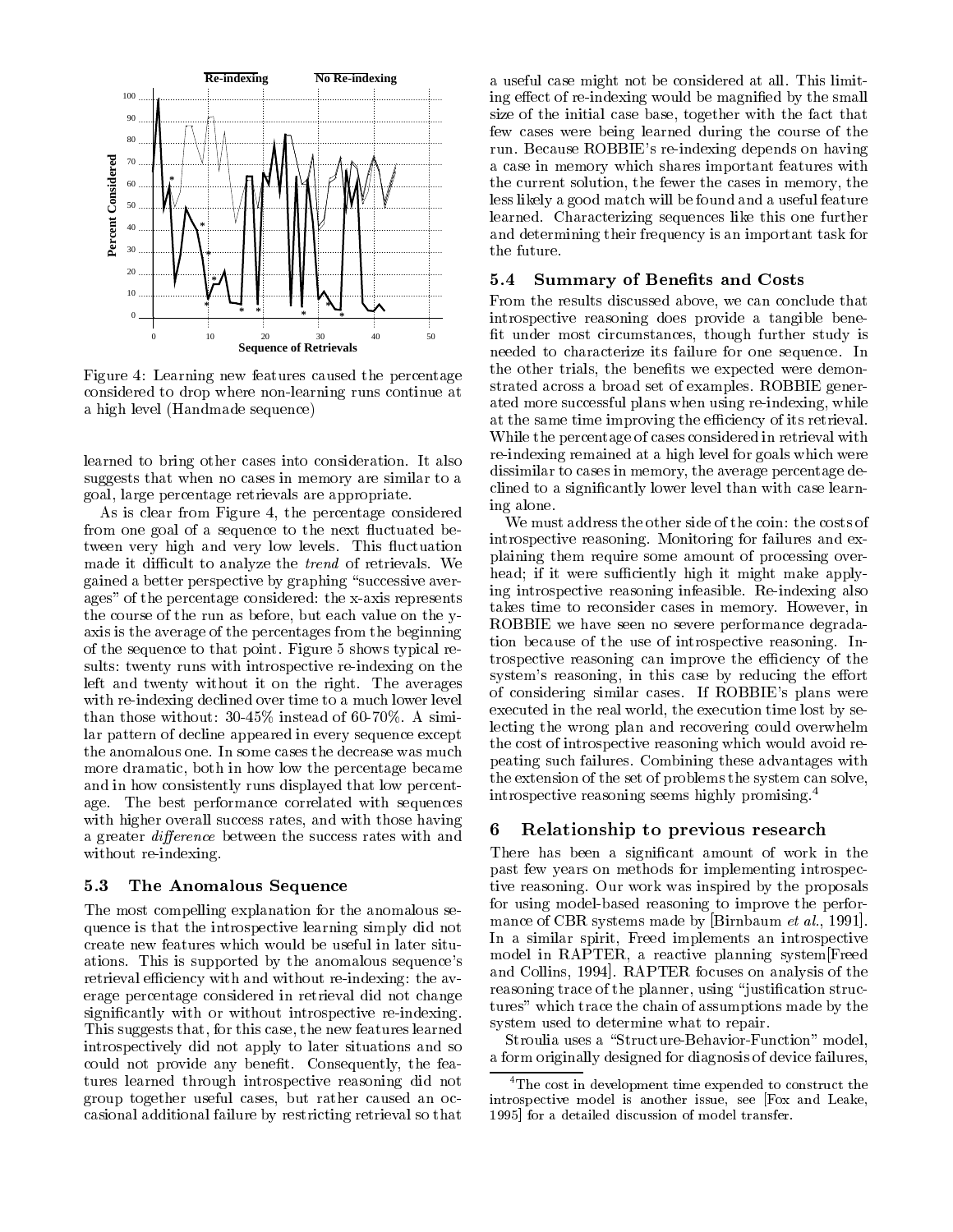

Figure 5: Successive averages show that without re-indexing, retrieval considers a stable high percentage, but with re-indexing, performance drops to a lower average percentage, with greater variation. (50% permuted sequence)

to perform introspective reasoning about an underlying system[Stroulia and Goel, 1994]. Her introspective reasoner, Autognostic, has been applied to two underlying systems, showing that transfer of introspective models is feasible. The SBF model provides strategies for assigning blame for the failure, and provides information about the device being modeled beyond that included in ROBBIE's model. ROBBIE's model is designed to support failure detection as well as recovery, and facilitates that process through the types of assertions included and their organization.

Oehlmann integrates introspective reasoning with the overall domain task in IULIAN: discovering answers to questions through experience or experimentation [Oehlmann et al., 1994]. IULIAN contains plans for solving domain tasks, and introspective plans for controlling its reasoning process. It learns by applying these plans to its domain and reasoning tasks, and remembering the resulting successes or failures.

Cox implements introspective reasoning in Meta-AQUA by maintaining a set of reasoning trace templates (Meta-XPs) that describe different reasoning failures, and detecting reasoning failures that match a template[Ram and Cox, 1994]. Meta-XPs provide the means for determining the failure and suggestions for repairs.

In CBR research outside of introspective reasoning, multiple methods have been proposed for determining relevant indices. For example, explanations are often used to determine the relevance of features when assigning indices to new cases (e.g., [Barletta and Mark, 1988; Leake and Owens, 1986; Ram, 1993]). However, less attention has been devoted to the central questions addressed by ROBBIE: when and how an existing case in memory should be re-indexed. Some approaches alter indices in response to external feedback [Redmond, 1992; Veloso and Carbonell, 1993]; ROBBIE instead uses afterthe-fact introspective analysis of its reasoning performance to determine whether new indices should be learned. In addition, when ROBBIE chooses new indices, it uses knowledge of both the faulty retrieval and the case that should have been retrieved to guide the choice of new indices. This allows it to select indices that are useful to discriminate between the cases currently in its memory [Fox and Leake, 1994].

## $\overline{7}$

The ROBBIE system combines introspective reasoning with a case-based planner to create a system that not only learns new plans in response to its experiences, but also learns to plan better by learning new features to use in indexing. ROBBIE uses a declarative model of the case-based reasoning process which provides expectations about its reasoning performance through assertions about the ideal reasoning and results. This model contains both general and specic assertions; the frame work is designed to be applicable to other underlying systems and failures [Fox and Leake, 1995].

In previous research, little has been done to quantitatively evaluate introspective reasoning beyond isolated examples. We have performed empirical analysis of ROBBIE to determine its performance by measuring the success rate and the reasoning efficiency. We discovered that across a range of inputs, ROBBIE with introspective re-indexing improved the efficiency of its retrieval process by learning features to constrain the cases considered and to focus on the best cases. With one exception, ROBBIE was also more successful in creating plans when using introspective re-indexing than when doing case learning alone.

Many questions still remain to be answered. Perhaps most important is a detailed analysis of the reasons for ROBBIE's successes, and its failure. We must characterize the sequence which caused ROBBIE to perform worse with introspective re-indexing, and determine how common such a failure might be. We believe that the failure is due to the sparse introspective learning opportunities with a small case base that remained small due